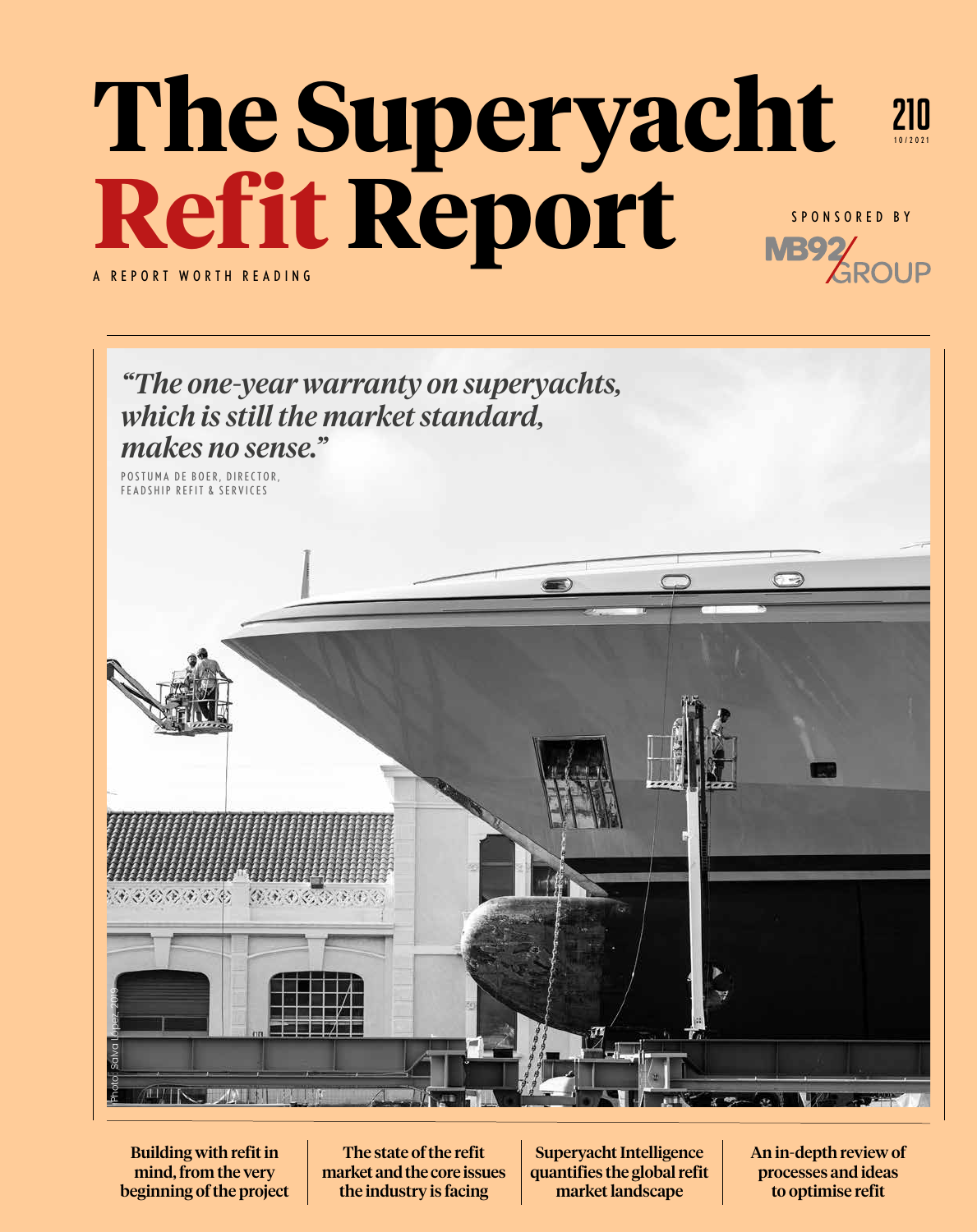

Astilleros de Mallorca explains its mixed working model

## SUB-CONTRACTORS OR FULL-TIME WORKERS?

BY MAX STOTT

*Carlos Morales, director general of Astilleros de Mallorca, discusses the benefits of having a fixed payroll of permanent employees as well as outsourcing to preferred specialists and client-appointed subcontractors.*

to be successful in the refit sector, businesses and shipyards must be both flexible and strategic as well as experienced and specialised. While some of the day-to-day work in a shipyard is routine, the latest examples of avant-garde design and state-ofthe-art naval engineering mean that expertise is a necessity. By taking into account some of the cultural and geopolitical factors involved in the refit process, one can determine the pros and cons of utilising fixed payroll permanent employees and outsourced preferred specialists and client-appointed contractors.

Both models have their merits, and one is not necessarily better than the other. In the shipbuilding sector, the preoutfitting process of a project is often entirely completed by subcontractors. When Oceanco announced plans for an expansion and a newly renovated building in 2019, it labelled the new area a 'brain park' for subcontractors to cross-pollinate ideas and expertise. By investing in the infrastructure and unique working model of the shipbuilding process, the company was able to position itself as one of the first custom superyacht builders, with the capabilities to offer a 360-degree full life-cycle refit option for its clients.

But do clients really care about who is working on the refit or do they just want the best quality at the cheapest price? Carlos Morales, director general at Astilleros de Mallorca and a former employee of Oceanco, certainly believes they do care. "It's one of the most common pieces of positive feedback that we have," says Morales. "We also guarantee consistency of service from year to year, which is highly appreciated by our repeat clients. They end up knowing our workers very well, which